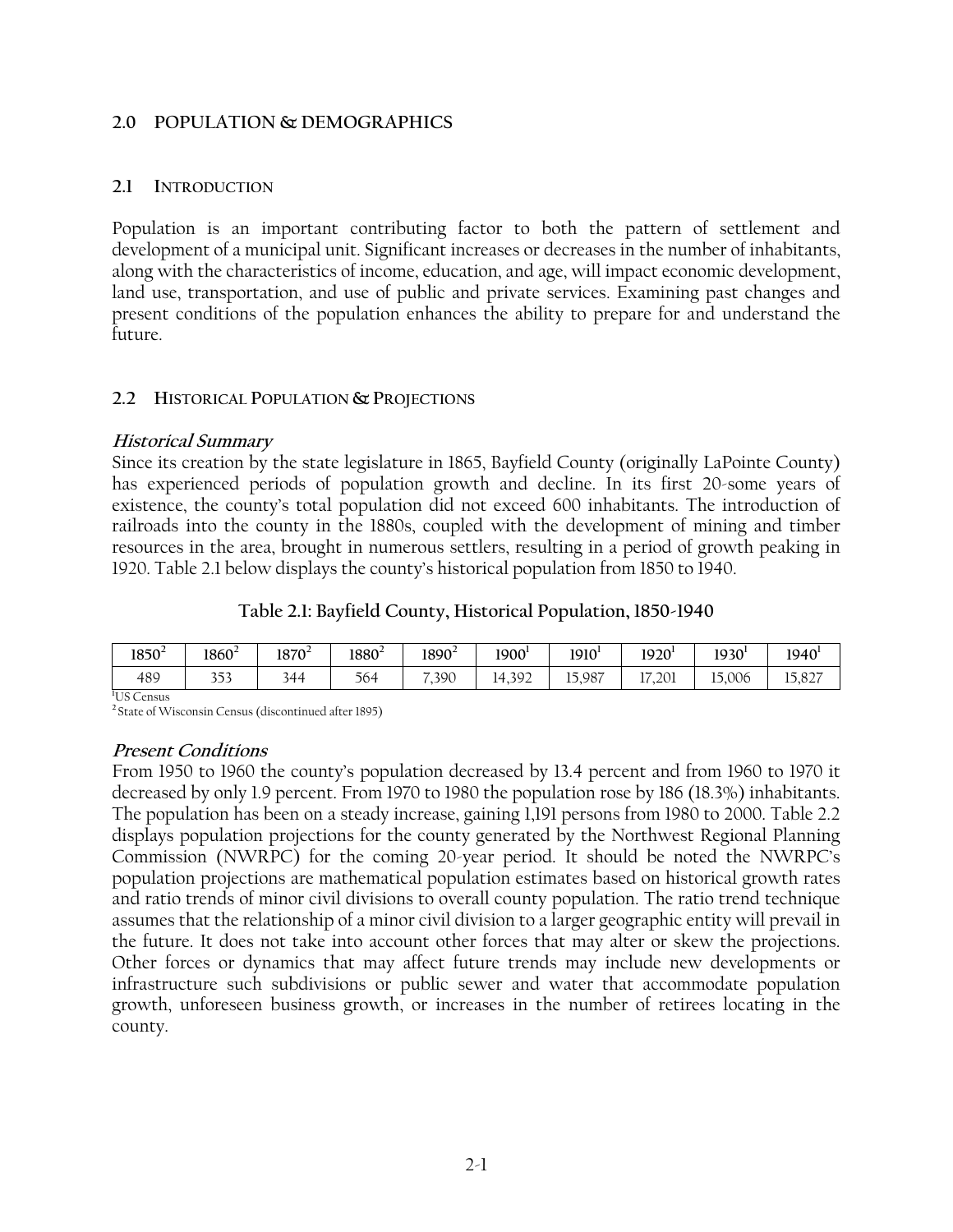# **Table 2.2: Bayfield County Historical Population and Population Projections, 1950-2020**

|                                                   | 1950   | 1960                  | 1970   | 1980   | 1990   | 2000   | 2005   | 2010   | 2015   | 2020   |
|---------------------------------------------------|--------|-----------------------|--------|--------|--------|--------|--------|--------|--------|--------|
| US Census                                         | 13,760 | 11,910                | 11,683 | 13.822 | 14,008 | 15,013 | ---    | سرسر   | سرسر   | ---    |
| NWRPC <sup>2</sup><br>المصاحب والمستحدث<br>$\sim$ | سرسر   | سرسر<br>$\sim$ $\sim$ | سدسه   | ---    | ---    | سرسر   | 15,333 | 15.653 | 15.986 | 16,319 |

<sup>1</sup>US Census Bureau, <sup>2</sup>Northwest Regional Planning Commission Projections

### **Countywide Population Trends**

Figure 2.1 illustrates past and projected population trends for the county (blue) and the following subsets of the county: all unincorporated units (red), and the incorporated units (green). From 1950 to 1970, the county's population declined substantially. Beginning in 1970, the county and unincorporated units show a continual increase through 2000 while the incorporated areas show a slight decline*.* The City of Washburn has been increasing since 1960, while the City of Bayfield has been on the decline since 1950. The Village of Mason has steadily decreased since 1960. Projections to the year 2020 indicate that these trends are to continue with unincorporated areas to remain on a steady increase (see Tables 2.3 and 2.4).

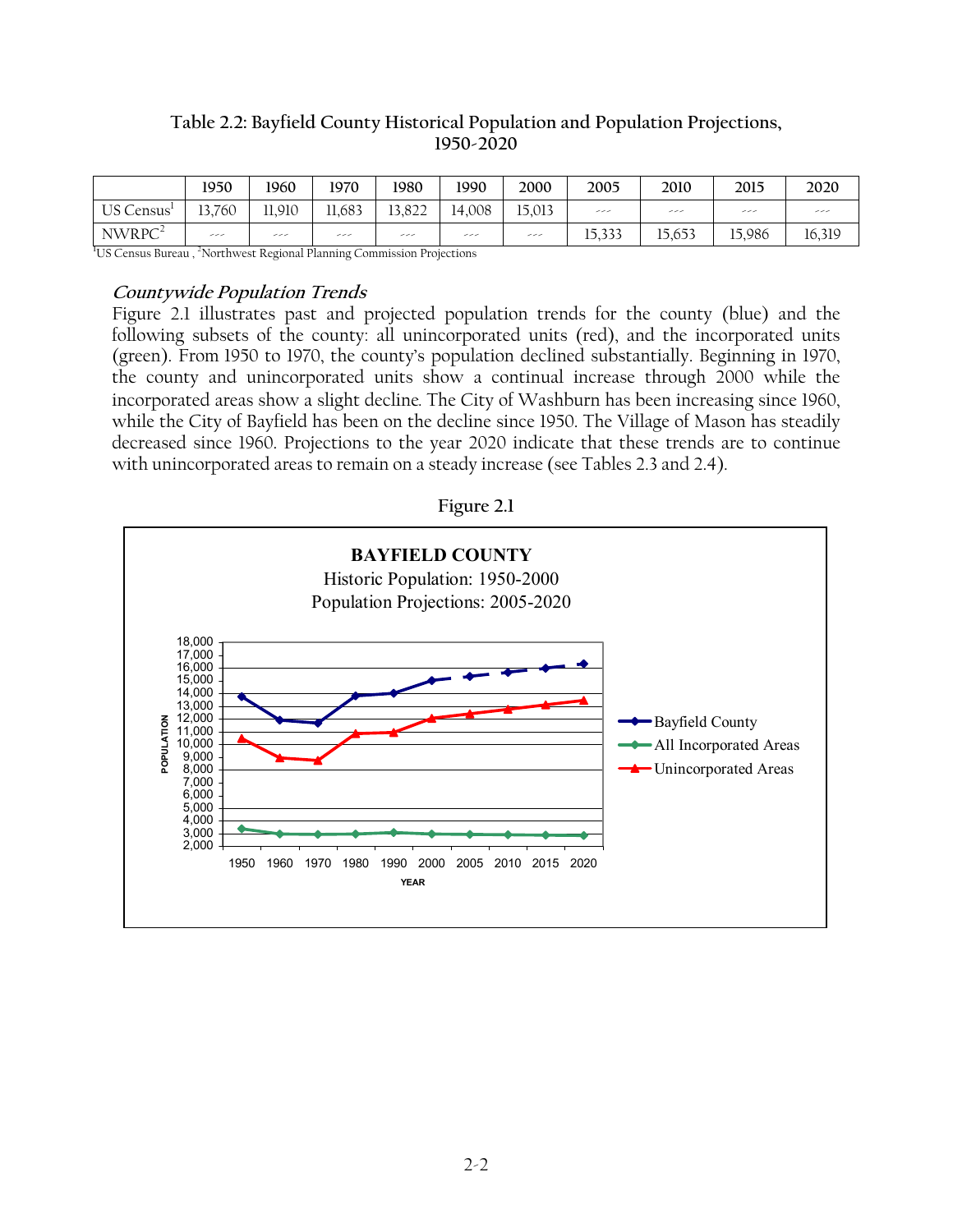## **Population Change of Municipal Divisions**

Table 2.3 indicates the population of each civil division and their change in population from 1950 to 2000. Of the county's 28 civil divisions, 12 units sustained a loss of population while the entire county reported a net gain of 9.1 percent for the period. Thirteen of Bayfield County's 17 towns indicated growth, with all unincorporated areas averaging a 15.1 percent increase since 1950. This period, 1950 to 2000, marked the beginning of the trends identified above; increased seasonal home construction, conversion of seasonal homes to permanent residences, and an influx of individuals seeking aesthetically pleasing places to live.

|                        | 1950             | 1960             | 1970             | 1980             | 1990             | 2000             | Absolute<br>Change:<br>1950 to 2000 | Percent<br>Change:<br>1950 to 2000 |
|------------------------|------------------|------------------|------------------|------------------|------------------|------------------|-------------------------------------|------------------------------------|
| Towns                  |                  |                  |                  |                  |                  |                  |                                     |                                    |
| Barksdale              | 573              | 585              | 574              | 762              | 756              | 801              | $+228$                              | $+39.7\%$                          |
| <b>Barnes</b>          | 226              | 194              | $\overline{311}$ | 493              | 473              | 610              | $+384$                              | $+69.9\%$                          |
| Bayfield               | 551              | 474              | $\overline{503}$ | 607              | 603              | 625              | $+74$                               | $+13.4\%$                          |
| Bayview                | 330              | 296              | 297              | 343              | 402              | 491              | $+161$                              | $+48.7\%$                          |
| Bell                   | 301              | 238              | $\overline{205}$ | 247              | 237              | 230              | $-71$                               | $-23.5\%$                          |
| Cable                  | 680*             | $622*$           | $738*$           | $831*$           | 817              | 836              | $+156$                              | $+22.9%$                           |
| Clover                 | 430              | 274              | 277              | 254              | $\overline{213}$ | $\overline{211}$ | $-219$                              | $-50.9\%$                          |
| Delta                  | $\overline{147}$ | 160              | 150              | $\overline{205}$ | 215              | $\overline{235}$ | $+88$                               | $+59.8\%$                          |
| Drummond               | 425              | 368              | 349              | 442              | 417              | $\overline{541}$ | $+116$                              | $+27.2%$                           |
| Eileen                 | 654              | 618              | 599              | 664              | 665              | 640              | $-14$                               | $-2.1\%$                           |
| <b>Grand View</b>      | 450              | 387              | 370              | 440              | 419              | 483              | $+33$                               | $+7.3\%$                           |
| Hughes                 | $\overline{174}$ | $\overline{128}$ | 174              | 290              | 334              | 408              | $+234$                              | $+134.4\%$                         |
| Iron River             | 850              | $\overline{711}$ | 716              | 991              | 901              | 1,059            | $+209$                              | $+24.5\%$                          |
| Kelly                  | 485              | $\overline{371}$ | 336              | 354              | 383              | 377              | $-108$                              | $-22.2\%$                          |
| Keystone               | 365              | 339              | 314              | 344              | 320              | 369              | $+4$                                | $+1.0\%$                           |
| Lincoln                | 320              | 254              | 206              | 280              | 294              | 293              | $-27$                               | $-8.4\%$                           |
| Mason                  | $\overline{445}$ | 351              | $\overline{304}$ | $\overline{304}$ | 296              | 326              | $-119$                              | $-26.7\%$                          |
| Namakagon              | 205              | 125              | 224              | 286              | 276              | 285              | $+80$                               | $+39.0\%$                          |
| Orienta                | 187              | 116              | 108              | 109              | 114              | 101              | $-86$                               | $-45.9\%$                          |
| Oulu                   | 725              | 649              | $\overline{505}$ | 547              | $\overline{513}$ | $\overline{540}$ | $-185$                              | $-25.5\%$                          |
| Pilsen                 | 266              | 265              | 193              | 222              | 203              | $\overline{203}$ | $-63$                               | $-23.6\%$                          |
| Port Wing              | 588              | 487              | 385              | $\overline{525}$ | 434              | 420              | $-168$                              | $-28.5\%$                          |
| Russell**              | $\overline{526}$ | 419              | 475              | 791              | 978              | 1,216            | $+690$                              | $+130.6\%$                         |
| Red Cliff Reservation  | NA               | NA               | <b>NA</b>        | 686              | 857              | 1,078            | $+392$                              | 57.1%                              |
| Tripp                  | 198              | 196              | 138              | 145              | 182              | 209              | $+11$                               | $+5.5\%$                           |
| Washburn               | 370              | 318              | 282              | 386              | 490              | 541              | $+171$                              | $+46.2\%$                          |
| <b>TOTAL</b>           | 10,471           | 8,945            | 8,733            | 10,862           | 10,935           | 12,050           | $+1,579$                            | $+15.1%$                           |
| Villages               |                  |                  |                  |                  |                  |                  |                                     |                                    |
| Mason                  | 140              | 100              | 119              | 102              | 102              | 72               | $-68$                               | $-48.5\%$                          |
| Cities                 |                  |                  |                  |                  |                  |                  |                                     |                                    |
| Bayfield               | 1,153            | 969              | 874              | 778              | 686              | 611              | $-542$                              | $-47.0\%$                          |
| Washburn               | 2,070            | 1,896            | 1,957            | 2,080            | 2,285            | 2,280            | $+210$                              | $+10.1\%$                          |
| <b>TOTAL</b>           | 3,363            | 2,965            | 2,950            | 2,960            | 3,073            | 2,963            | $-400$                              | $-13.5\%$                          |
| <b>BAYFIELD COUNTY</b> | 13,760           | 11,910           | 11,683           | 13,822           | 14,008           | 15,013           | $+1,253$                            | $+9.1%$                            |

### **Table 2.3: Bayfield County Historical Population, 1950-2000**

Source: US Census Bureau and Red Cliff Band of Lake Superior Chippewa

\*Note: The Town of Cable figures for 1950, 1960, 1970 and 1980 include the Village of Cable which dissolved into the Town of Cable in 1984.

\*\* Red Cliff Reservation numbers are calculated as part of the Town of Russell's totals.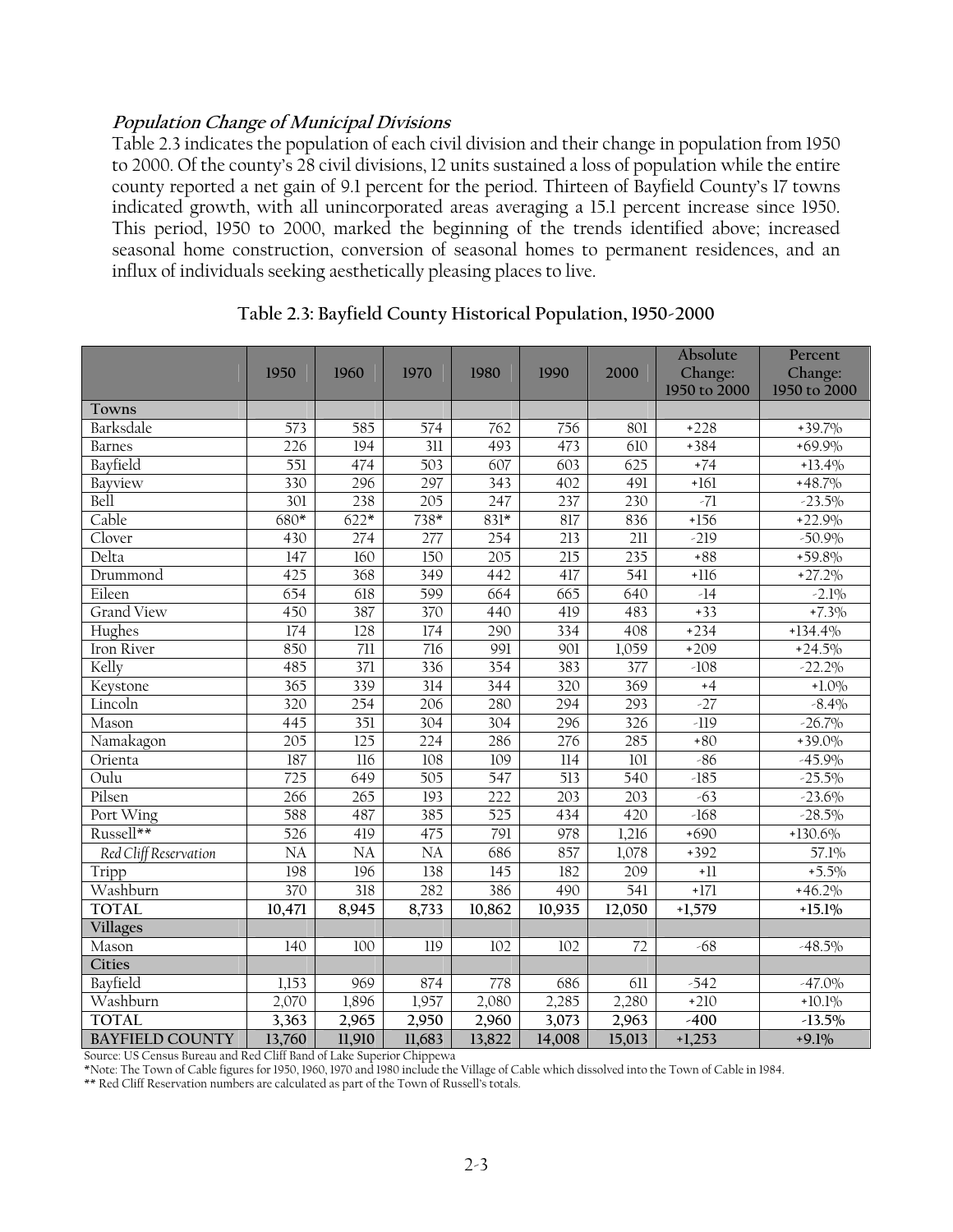### **Projected Changes Through 2020**

Table 2.4 indicates population projections for the civil divisions through the year 2020. Bayfield County is expected to retain a stable population through 2020, with a projected total net increase of 11.8 percent for the unincorporated towns and a projected net total decline of 21.9 percent for the incorporated Village of Mason. The Cities of Bayfield and Washburn had a combined decline of 3.9 percent.

|                        | 2000             | 2005             | 2010             | 2015             | 2020             | Projected<br>Absolute<br>Change:<br>2000-2020 | Projected<br>Percent<br>Change:<br>2000-2020 |
|------------------------|------------------|------------------|------------------|------------------|------------------|-----------------------------------------------|----------------------------------------------|
| Towns                  |                  |                  |                  |                  |                  |                                               |                                              |
| Barksdale              | 801              | 829              | 856              | 882              | 908              | $+107$                                        | $+13.4%$                                     |
| <b>Barnes</b>          | 610              | 686              | 763              | 855              | 946              | $+336$                                        | $+55.1\%$                                    |
| Bayfield               | 625              | 633              | 640              | 646              | 651              | $+26$                                         | $+4.2\%$                                     |
| Bayview                | 491              | $\overline{511}$ | 531              | 551              | 571              | $+80$                                         | $+16.3\%$                                    |
| Bell                   | 230              | $\overline{224}$ | 219              | 213              | 206              | $-24$                                         | $-10.4\%$                                    |
| Cable                  | 836              | 853              | 869              | 883              | 896              | $+60$                                         | $+7.2\%$                                     |
| Clover                 | $\overline{211}$ | 198              | 184              | $\overline{172}$ | 159              | $-52$                                         | $-24.6\%$                                    |
| Delta                  | 235              | 247              | 258              | 270              | 282              | $+47$                                         | $+20.0\%$                                    |
| Drummond               | $\overline{541}$ | 556              | $\overline{572}$ | 586              | 600              | $+59$                                         | $+10.9\%$                                    |
| Eileen                 | 640              | 637              | 634              | 628              | 623              | $-17$                                         | $-2.7\%$                                     |
| <b>Grand View</b>      | 483              | 487              | 490              | 492              | 494              | $+11$                                         | $+2.3\%$                                     |
| Hughes                 | 408              | 453              | 497              | 549              | 601              | $+193$                                        | $+47.3\%$                                    |
| Iron River             | 1,059            | 1,088            | 1,117            | 1,144            | 1,170            | $+111$                                        | $+10.5\%$                                    |
| Kelly                  | 377              | 368              | 359              | 349              | 339              | $-38$                                         | $-10.1\%$                                    |
| Keystone               | 369              | 369              | 369              | 368              | 366              | $-3$                                          | $-0.8\%$                                     |
| Lincoln                | 293              | 292              | 292              | 290              | 288              | $-5$                                          | $-1.7\%$                                     |
| Mason                  | 326              | 316              | 306              | 296              | 286              | $-40$                                         | $-12.3\%$                                    |
| Namakagon              | 285              | 303              | 321              | 340              | 359              | $+74$                                         | $+26.0\%$                                    |
| Orienta                | $\overline{101}$ | 96               | 90               | $\overline{85}$  | 80               | $-21$                                         | $-20.8\%$                                    |
| Oulu                   | 540              | $\overline{525}$ | 509              | 493              | 476              | $-64$                                         | $-11.9\%$                                    |
| Pilsen                 | $\overline{203}$ | 198              | 193              | 188              | 182              | $-21$                                         | $-10.3\%$                                    |
| Port Wing              | $\overline{420}$ | 409              | 399              | 387              | $\overline{375}$ | $-45$                                         | $-10.7\%$                                    |
| Russell*               | 1,216            | 1,342            | 1,467            | 1,612            | 1,757            | $+541$                                        | $+44.5%$                                     |
| Red Cliff Reservation  | 1,078            | 1,168            | 1,266            | 1,364            | 1,462            | $+384$                                        | 35.6%                                        |
| Tripp                  | 209              | 211              | 214              | 215              | 217              | $+8$                                          | $+3.8\%$                                     |
| Washburn               | $\overline{541}$ | 565              | 590              | $\overline{614}$ | 638              | $+97$                                         | $+17.9\%$                                    |
| <b>TOTAL</b>           | 12,050           | 12,396           | 12,741           | 13,106           | 13,470           | $+1,420$                                      | $+11.8\%$                                    |
| Villages               |                  |                  |                  |                  |                  |                                               |                                              |
| Mason                  | 72               | 68               | 64               | 60               | 56               | $-16$                                         | $-22.2\%$                                    |
| Cities                 |                  |                  |                  |                  |                  |                                               |                                              |
| Bayfield               | 611              | 573              | 535              | 499              | 464              | $-147$                                        | $-24.1\%$                                    |
| Washburn               | 2,280            | 2,297            | 2,313            | 2,321            | 2,328            | $+48$                                         | $+2.1%$                                      |
| <b>TOTAL</b>           | 2,963            | 2,938            | 2,912            | 2,880            | 2,848            | $-115$                                        | $-3.9\%$                                     |
| <b>BAYFIELD COUNTY</b> | 15,013           | 15,333           | 15,653           | 15,986           | 16,319           | $+1,306$                                      | $+8.7\%$                                     |

| Table 2.4: Bayfield County Population Projections, 2005-2020 |  |  |  |
|--------------------------------------------------------------|--|--|--|
|--------------------------------------------------------------|--|--|--|

Source: US Census Bureau, Northwest Regional Planning Commission Projections (2005-2020), and Red Cliff Band of Lake Superior Chippewa \*The Town of Russell includes projections for the Red Cliff Indian Reservation. Red Cliff Reservation numbers are included in the Town of Russell's total figures.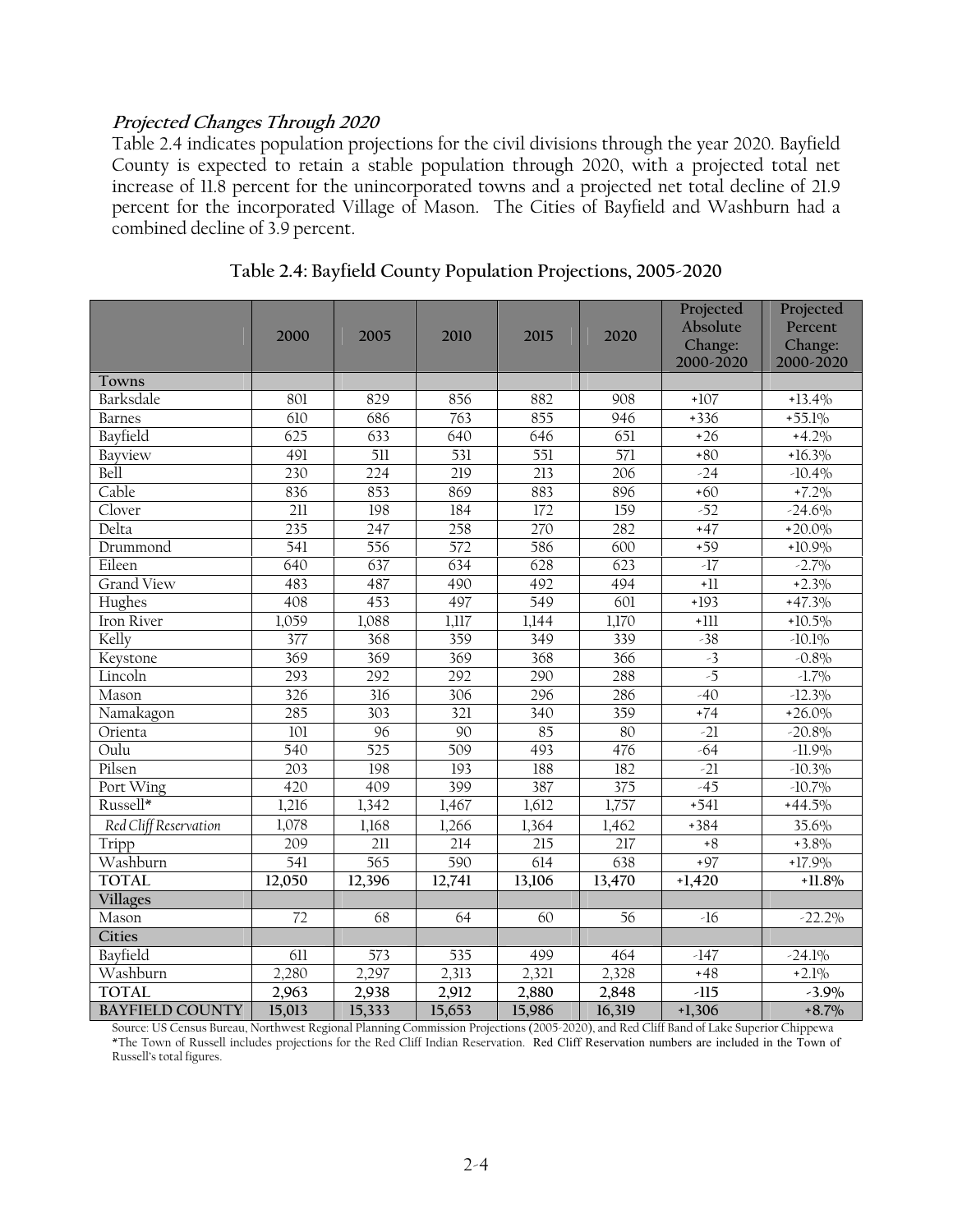### **Red Cliff Indian Reservation**

The Red Cliff Indian Reservation, which is located at the northeast tip of Bayfield County in the Town of Russell, comprises 14,016 of the 31,872 total acres in the Town of Russell. Native Americans of the Red Cliff band inhabit three-fourths of the Town of Russell, which has the largest population of any town in the county at 1,216 residents in 2000. Since 1950, the Town of Russell increased by 690 people and is projected to increase 44.5 percent by the year 2020.

### **Existing Population Density**

Maps 2.1 and 2.2 illustrate the population density by Census tract in 1990 and 2000. As is shown, much of Bayfield County has a low population density—at ten persons per square mile or less—with higher densities found along the inland lakeshore areas and along major roadways.

### **Change from 1990 to 2000**

Comparison of the data shown in Maps 2.1 (1990) and 2.2 (2000) reveals the following population trends: a steady growth rate occurring around small unincorporated towns that are along major roads in towns such as Barnes, Cable, Iron River, Washburn and Red Cliff. One area that is seeing an obvious growth surge is the area around the City of Ashland (Ashland County), specifically the Towns of Barksdale and Eileen, as many rural residents commute there to find work. Other areas of note are the continued increases in areas around lakes. One reason for this is the many seasonal residents that are converting from seasonal homes to permanent homes.

Table 2.3 illustrates population changes in the individual municipal divisions of the county for the periods from 1950 to 2000. During this period, 12 municipal divisions experienced growth. The largest increases took place in the Towns of Barnes, Hughes and Russell. The same 50-year period saw declines in the City of Bayfield, Village of Mason and Towns of Bell, Clover, Eileen, Kelly, Lincoln, Mason, Orienta, Oulu, Pilsen, and Port Wing. Projections through 2020, illustrated in Table 2.4, indicate this trend to continue for these communities, with the exception of the Town of Keystone, which is projected to increase by three people.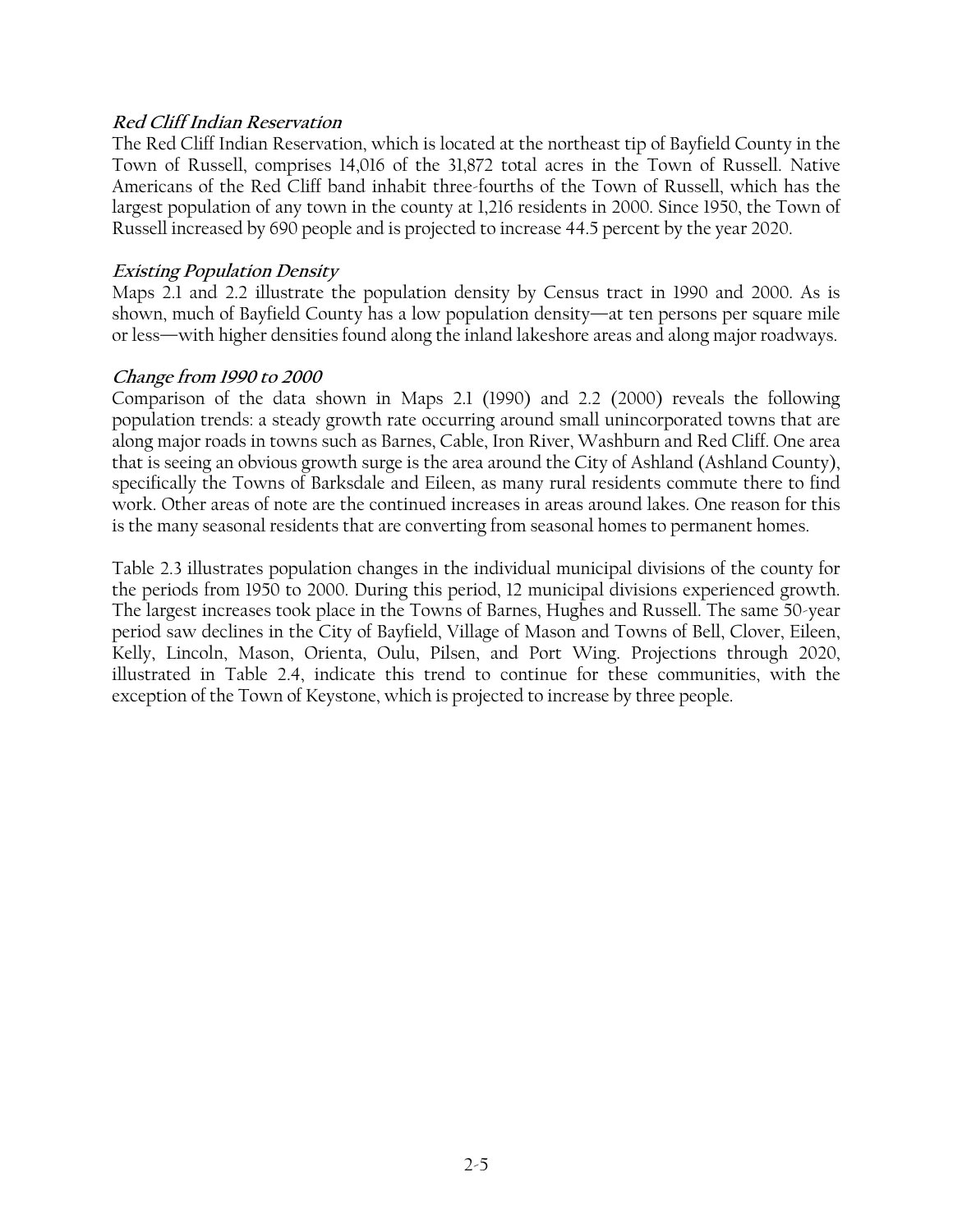**Map 2.1 – Population Density 1990**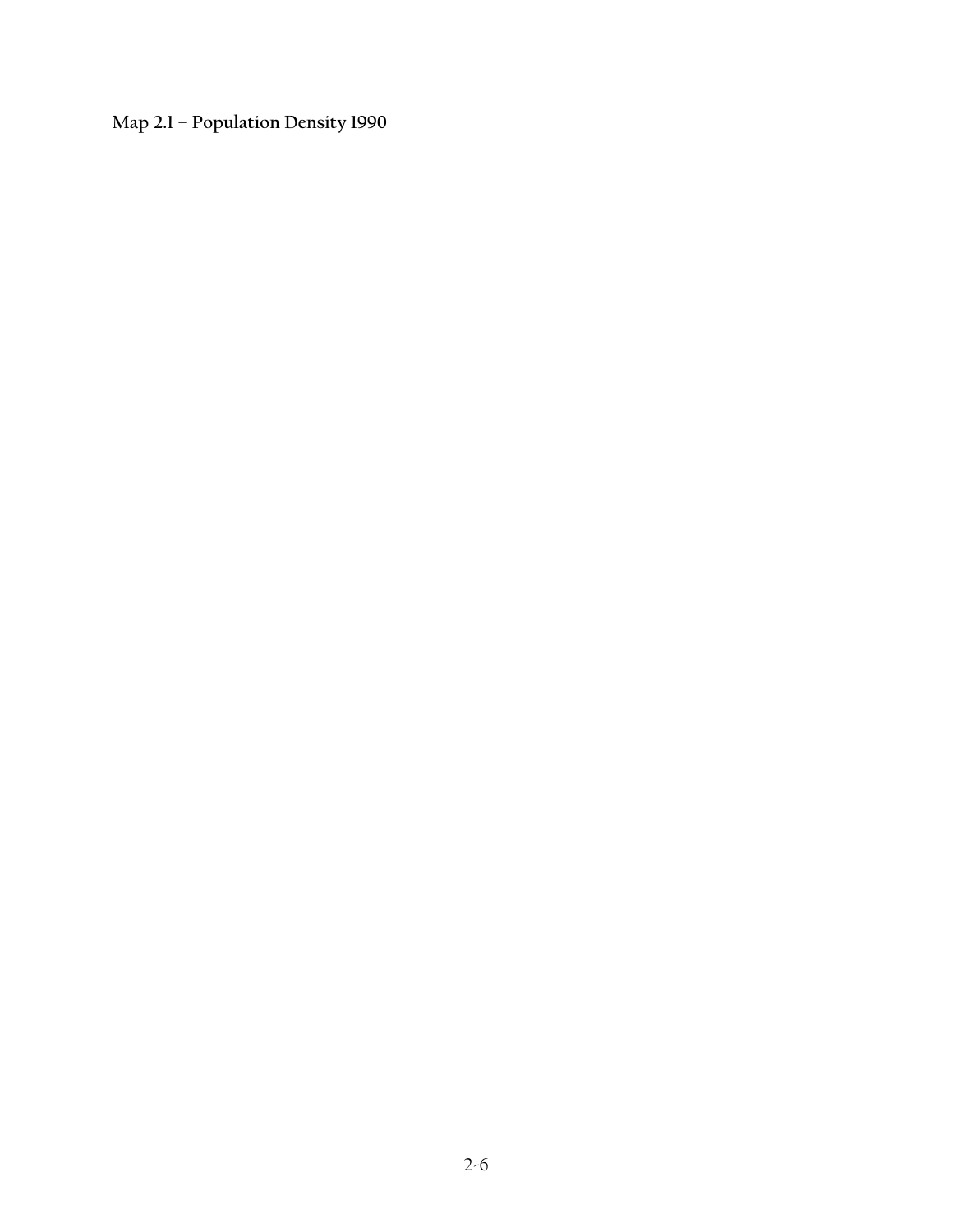**Map 2.2 – Population Density 2000**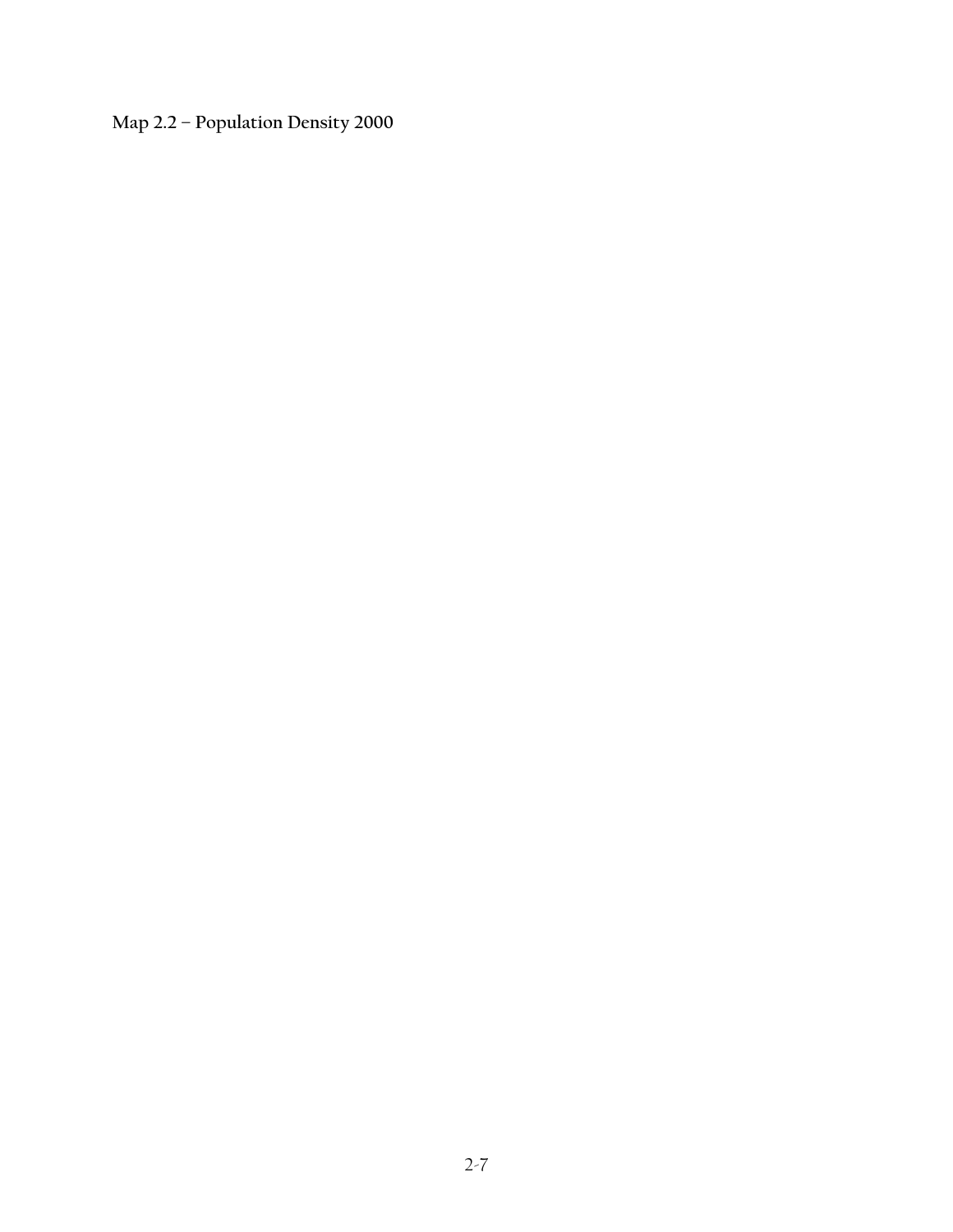#### **2.3 AGE DISTRIBUTION & DEMOGRAPHIC TRENDS**

### **Summary of Changes in Population Age**

In the decade from 1990 to 2000, the US Census reports a gain of 1,005 inhabitants for Bayfield County; a 7.2 percent increase in population. However, this increase was not uniform to all age groups within the county. The greatest changes for specific age groups (in absolute numbers) for the decade were the increase in persons aged 35 to 44, 45 to 54, 55 to 64 and 85+. Table 2.5 details the demographic changes encountered by Bayfield County for the decade between 1990 and 2000. Figure 2.5 makes use of population pyramids to graphically depict the age and male/female distribution of Bayfield County in 2000.

| Age category             | Change in Absolute Numbers<br>1990-2000 | Percent Change<br>1990-2000 |
|--------------------------|-----------------------------------------|-----------------------------|
| Under 5                  | -147                                    | $-15.6\%$                   |
| 5 to 14                  | $-33$                                   | $-1.5\%$                    |
| 15 to 24                 | $+86$                                   | $+6.0\%$                    |
| 25 to 34                 | $-524$                                  | $-27.2\%$                   |
| 35 to 44                 | $+239$                                  | $+11.2\%$                   |
| 45 to 54                 | $+990$                                  | $+67.7\%$                   |
| 55 to 64                 | $+400$                                  | $+28.1%$                    |
| 65 to 74                 | $-23$                                   | $-1.7\%$                    |
| 75 to 84                 | $-41$                                   | $-4.7\%$                    |
| 85 and over              | $+58$                                   | $+25.3%$                    |
|                          |                                         |                             |
| Selected age categories  |                                         |                             |
| All inhabitants over 75  | $+19$                                   | $+1.7\%$                    |
| All inhabitants over 65  | $-4$                                    | $-0.2\%$                    |
| All inhabitants 45 to 64 | $+1390$                                 | $+48.2\%$                   |
| All inhabitants under 24 | -94                                     | $-2.0\%$                    |
| All inhabitants under 14 | $-180$                                  | $-5.7\%$                    |

### **Table 2.5: Bayfield Demographic Change, 1990-2000**

Source: Calculated from US Census Bureau, 1990 & 2000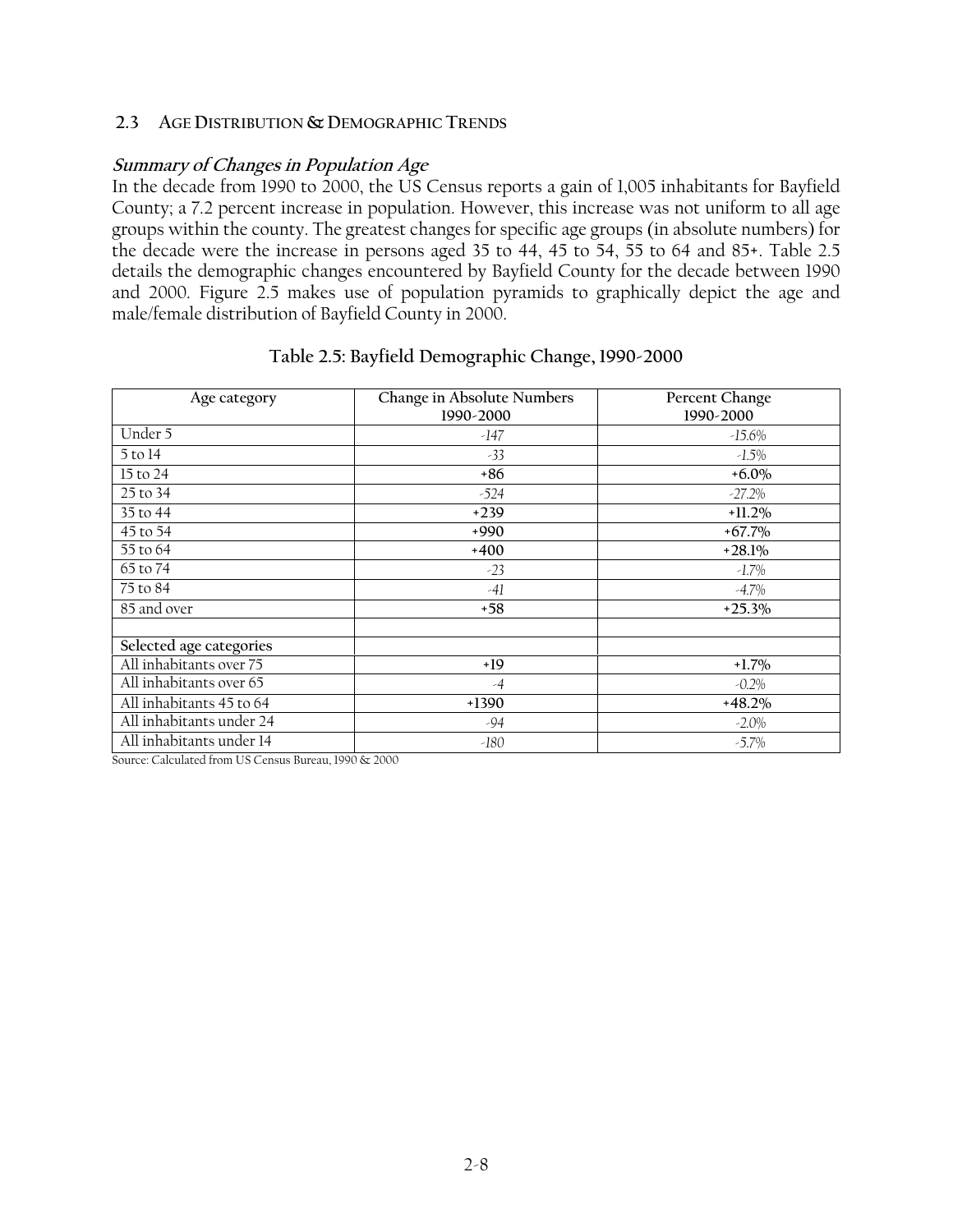

#### Source: US Census Bureau 2000

# **Factors Affecting Population and Demographic Change**

Bayfield County is experiencing trends common to other counties in the northern portion of Wisconsin:

- A growing population of elderly (age 85 and over) inhabitants who remain, have family or other ties to the area;
- An influx of 35 to 54 year olds who are generally well educated, without children or with few children, and seek a tranquil setting to reside or start businesses;
- An out-migration of retired individuals (aged 65 to 84) who have spent their work careers in the area but seek to retire elsewhere and maintain their residence as a seasonal home;
- An increase of retired individuals (85 and over) who have spent their working career elsewhere and are now establishing a residence in the county or converting their summer home or seasonal dwelling into a permanent residence;
- A decrease in infants born into or moving with families into the county;
- An overall decrease in persons between the ages of 15 and 34; as this age group is most likely to seek employment and educational opportunities elsewhere.

These demographic changes are by no means uniform throughout all municipal units of the county, as several municipal units deviate from the overall county trends. The Towns of Barksdale, Barnes, Drummond, Hughes, Iron River, Kelly, Keystone, Lincoln, Mason, Russell, and Washburn report an increase in persons age 24 and under for the decade, while 16 of the county's 29 units of government report an increase in persons aged 65 and over. Map 2.3 depicts the change in the 24 and under group and the 65 and over group from 1990 to 2000 by municipality.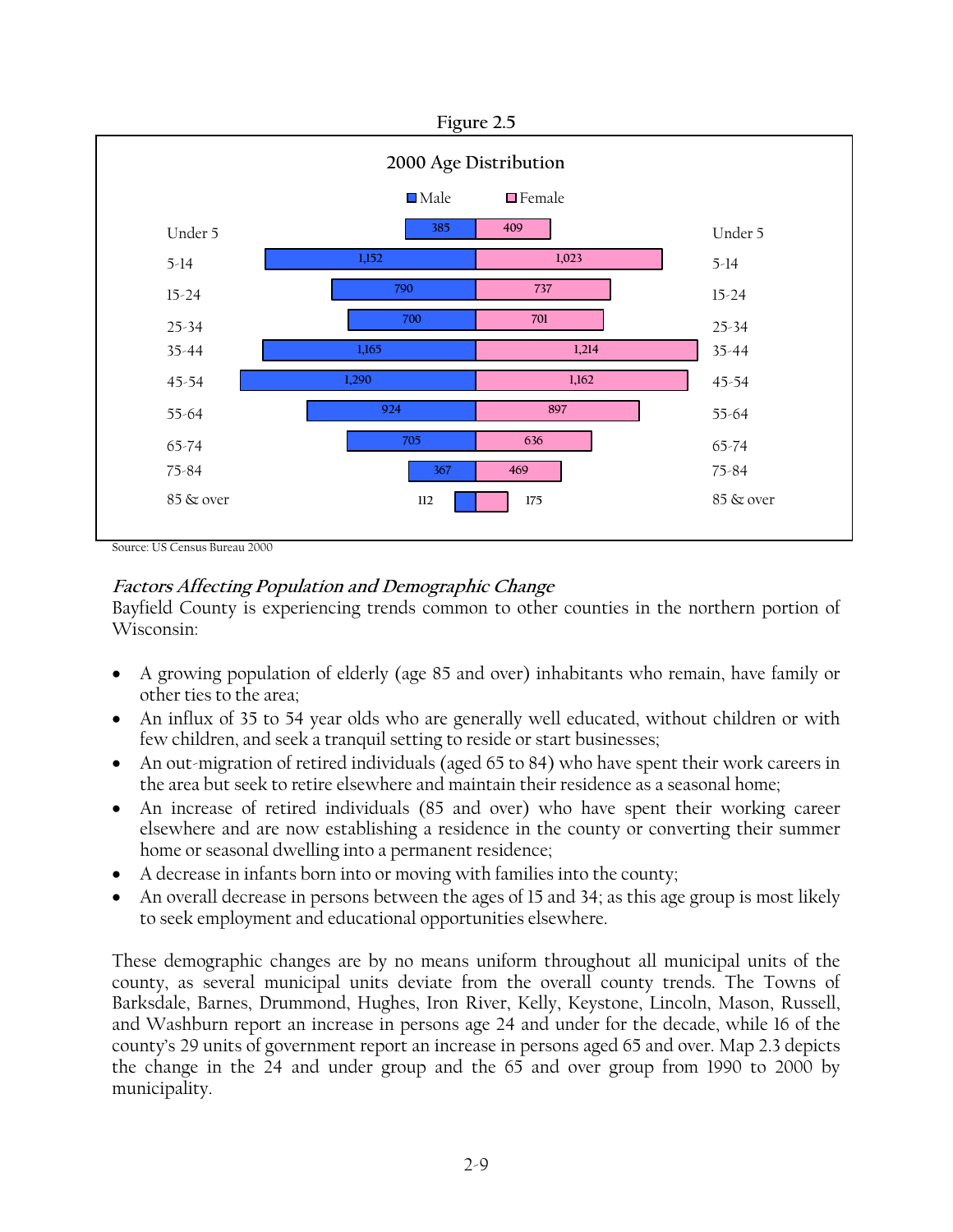**Map 2.3 – Change in Inhabitants by Municipality 1990-2000**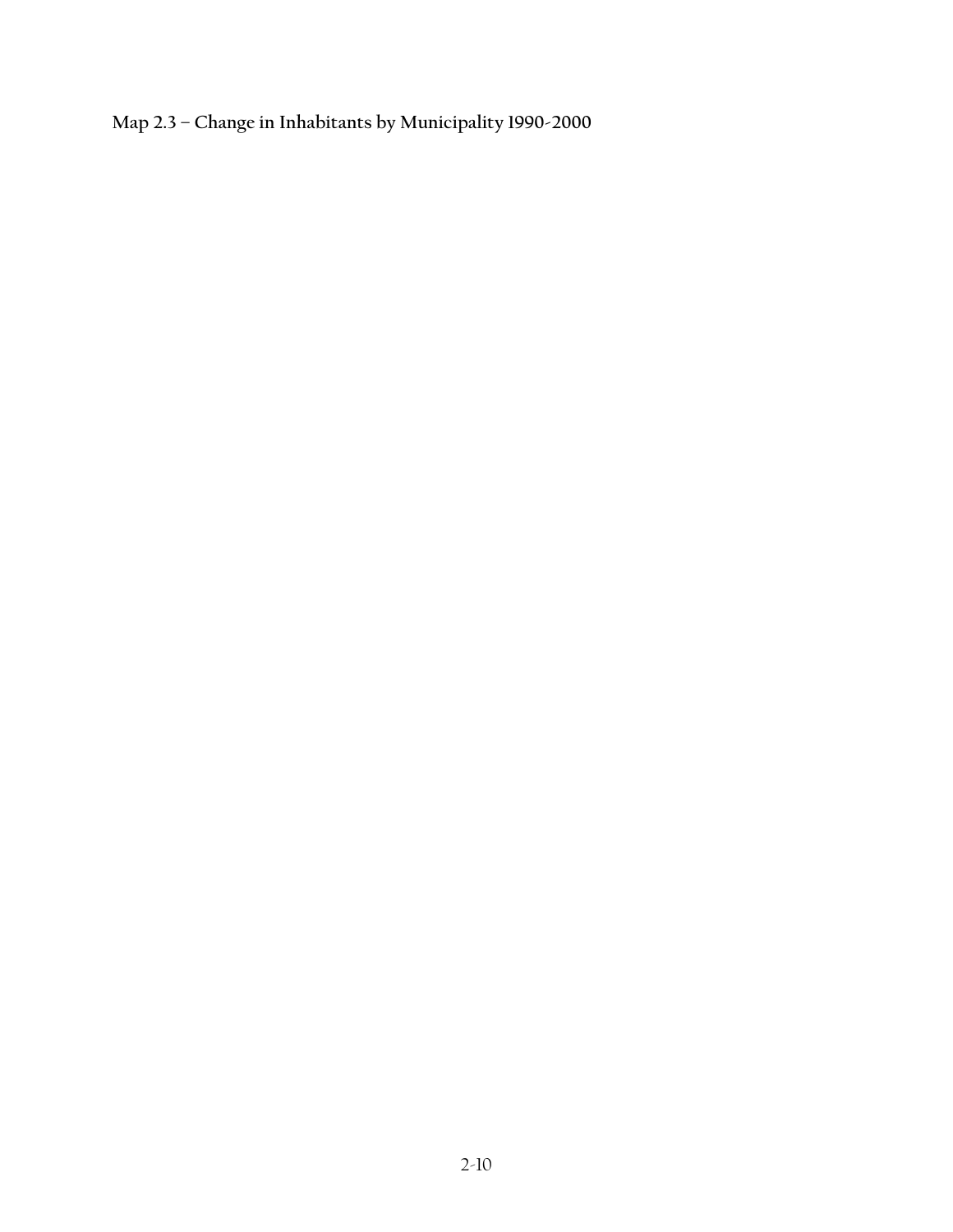### **Population Summary**

Two central trends are evident in examining the projections through 2020. First, towns that are remote or lack the traditional amenities for recreation or seasonal home construction (desirable lakefront property, ideal secluded building sites, proximity to recreational sites and activities) are projected to grow more slowly or experience a declining population. Secondly, civil divisions that have these amenities are projected to sustain a higher continued population growth. Map 2.4 depicts historic change by municipality from 1950 to 2000 and projected population change from 2000 to 2020 by municipality.

# **2.4 HOUSEHOLD CHARACTERISTICS**

### **Households**

An analysis of the households in the county helps to establish a generalized understanding of the lives of the county's inhabitants and an insight into community life. Understanding household composition and condition is essential in assessing future needs of the county's inhabitants.

The US Census identified 6,207 households in Bayfield County in 2000, an increase of 12.5 percent from 1990. Of this total, 1,637 (26.3%) are identified as one-person households, while 4,570 (73.3%) are identified as having two or more persons. Of all households, 4,275 (68.9%) are reported as family households and 1,932 (31.1%) are reported as non-family households*.* 

Of all county households, over three-fourths (80.3%) are composed of three persons or less. Table 2.6 reveals in more detail the composition and characteristics of households in the county from the 2000 Census.

|                                    | Total | Percent of all households |
|------------------------------------|-------|---------------------------|
| <b>TOTAL HOUSEHOLDS</b>            | 6,207 | 100%                      |
|                                    |       |                           |
| <i>1 PERSON HOUSEHOLDS</i>         | 1,637 | 25.6%                     |
| <i>2 OR MORE PERSON HOUSEHOLDS</i> | 4,570 | 73.3%                     |
| 2 persons in household             | 2,456 | 39.6%                     |
| 3 persons in household             | 891   | $14.4\%$                  |
| 4 persons in household             | 722   | $11.6\%$                  |
| 5 persons in household             | 330   | 5.3%                      |
| 6 persons in household             | 111   | $1.8\%$                   |
| 7 or more persons in household     | 60    | $1.0\%$                   |
|                                    |       |                           |
| <b>FAMILY HOUSEHOLDS</b>           | 4,275 | 68.9%                     |
| NON-FAMILY HOUSEHOLDS              | 1,932 | 31.1%                     |
| Male householder                   | 1,052 | 54.5%                     |
| Female householder                 | 880   | 45.5%                     |
|                                    |       |                           |
| Average Household Size             | 2.40  | $(\rm X)$                 |
| Average Family Size                | 2.88  | 'X'                       |

# **Table 2.6: Bayfield County Household Characteristics, 2000**

Source: U. S. Census Bureau, 2000

*Note: Percentages are not cumulative; they are representative subsets of the total percentage of households.* 

(X) Not Applicable+